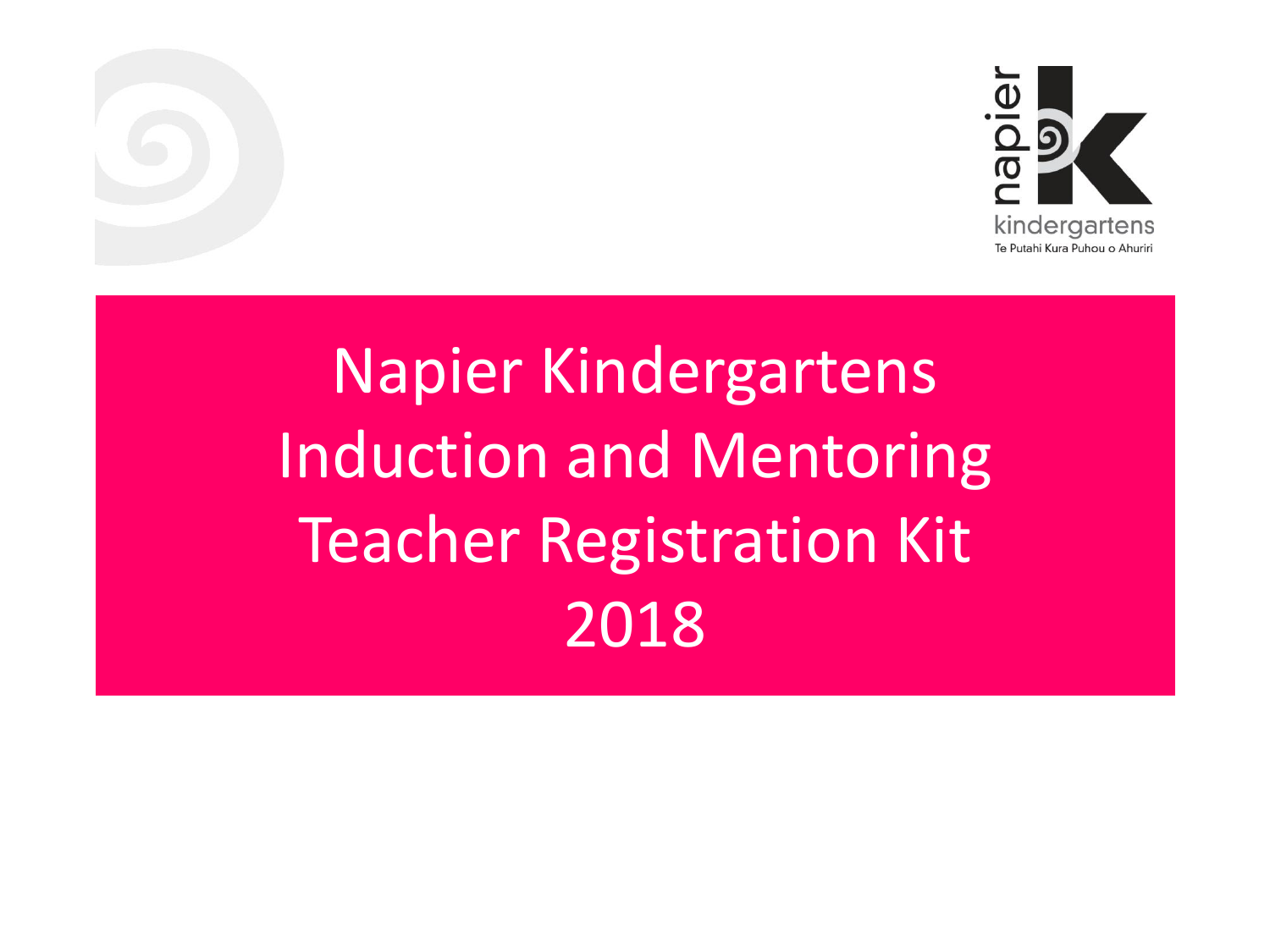# **The Purpose of the Kit**

To ensure the Napier Kindergarten Association continues to be committed to providing advice, support, professional development for all registering teachers, mentors and teachers who are re registering.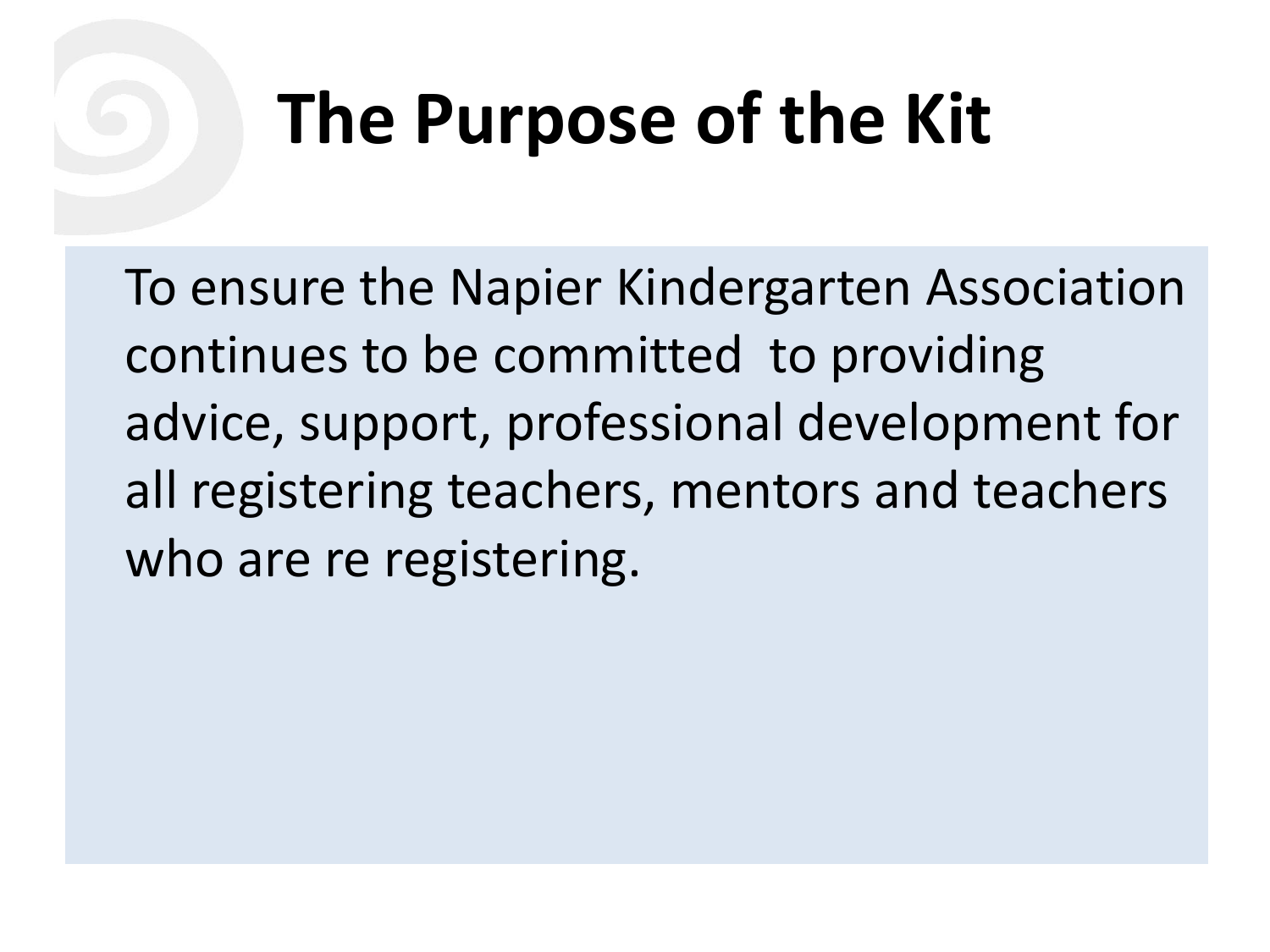## **What is Teacher Registration?**

Teacher registration is a system that ensures all registered teachers hold a qualification and have met all the standards *(Standards of the Teaching profession) under the New Zealand Education Council*

[https://www.educationcouncil.org.nz](https://www.educationcouncil.org.nz/)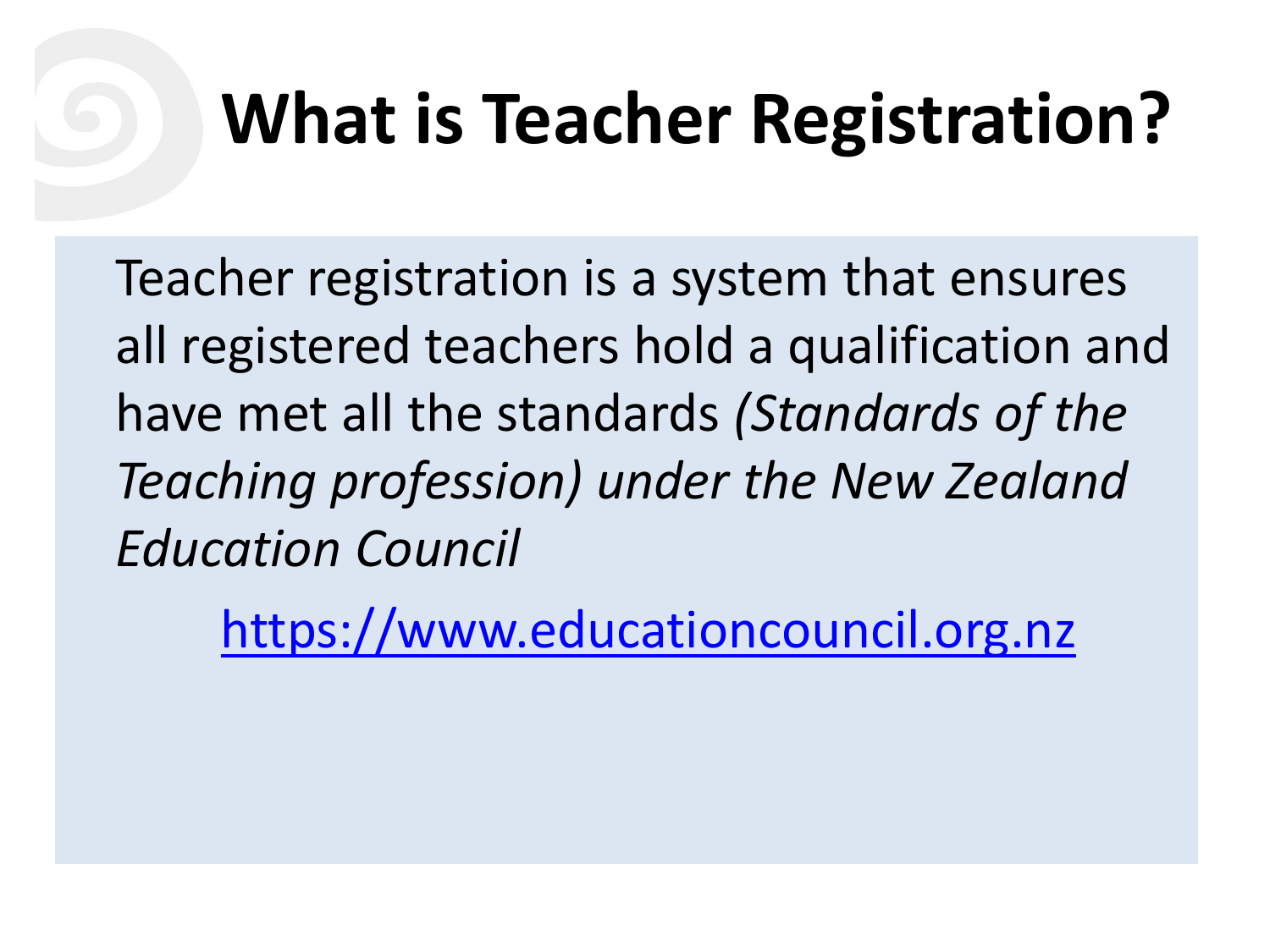### **Why Should Teachers become Registered?**

- It certifies they have met all the requirements to be a teacher
- It ensures teachers continue to meet the standards set by New Zealand's Education Council
- Napier Kindergarten Association is committed to employing 100% registered qualified teachers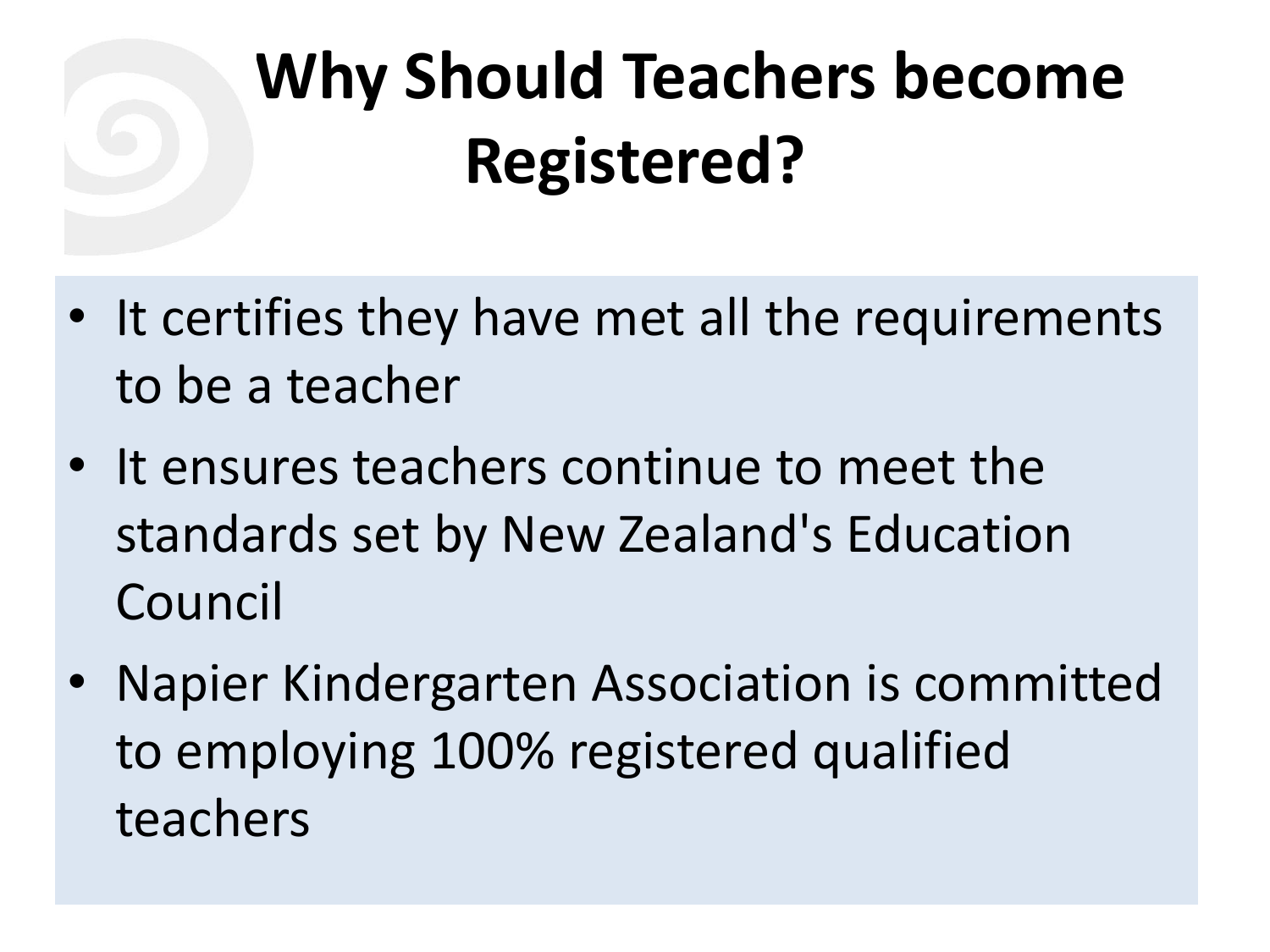### **Three Categories of Registration**

#### **Provisional Registration**

- Teachers who have never been registered before
- Teachers can be provisionally registered for a maximum of six years
- Need to be employed in a teaching position that meets the requirements of the Education council of 0.5 full time equivalent
- Teach in a continuous position no less than six weeks
- Teachers complete a two year induction and mentoring programme
- Experienced teachers from overseas may be registered with either a provisional or a subject to confirmation status on first application to the Teachers Council

#### **Registration Subject to Confirmation**

- Category for experienced teachers who do not meet the criteria for full registration
- A previously fully registered teacher returning to the profession after a period of leave
- •An experienced teacher within NZ or overseas who can provide written evidence of supervision and ongoing appraisal process
- •Registered subject to confirmation and taught for a minimum of three months

#### **Full Registration**

•Professionally registered and taught for a minimum of two years in the past five years

- Full registration subject to annual appraisal against the RTC and Professional Standards
- •Completed an induction and mentoring programme and assessed against the registered teacher criteria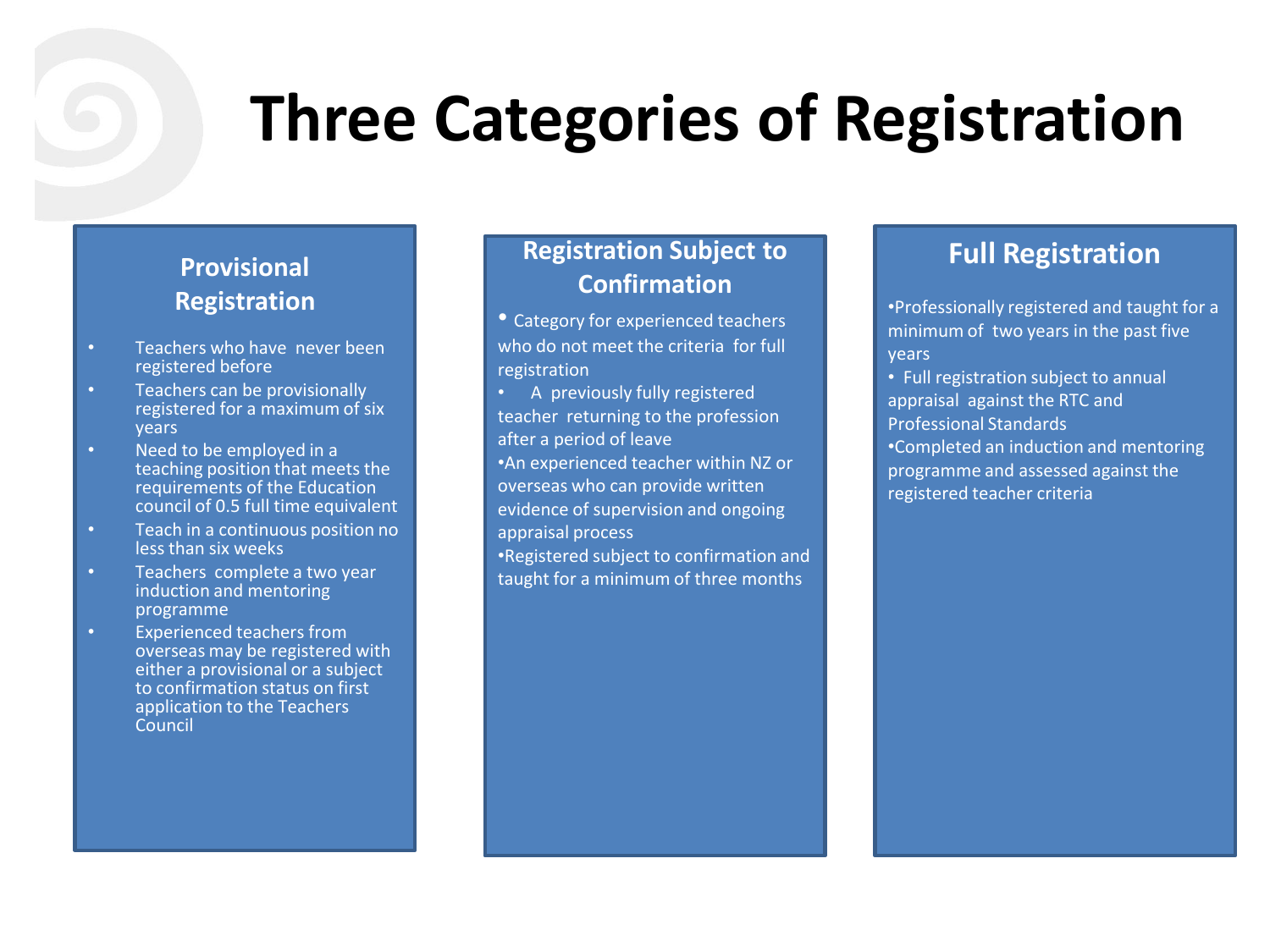# **The Registration flow chart**

#### Registering teacher

Provisional Registered Teachers and teachers Subject to Confirmation working through an induction programme



#### Mentor Teacher

This is a fully registered teacher who is providing ongoing supervision with documented feedback. The mentor teacher is generally the head teacher but may vary in negotiation with an Education Manger



The Education Manager will facilitate the process of registration ensuring all registering teachers have the information, documentation and support they need. They provide professional development opportunities to network with others registering teachers and their mentor. An Education manager reviews and keeps track of their portfolio along with termly visits. They will endorse the application and sign it off accordingly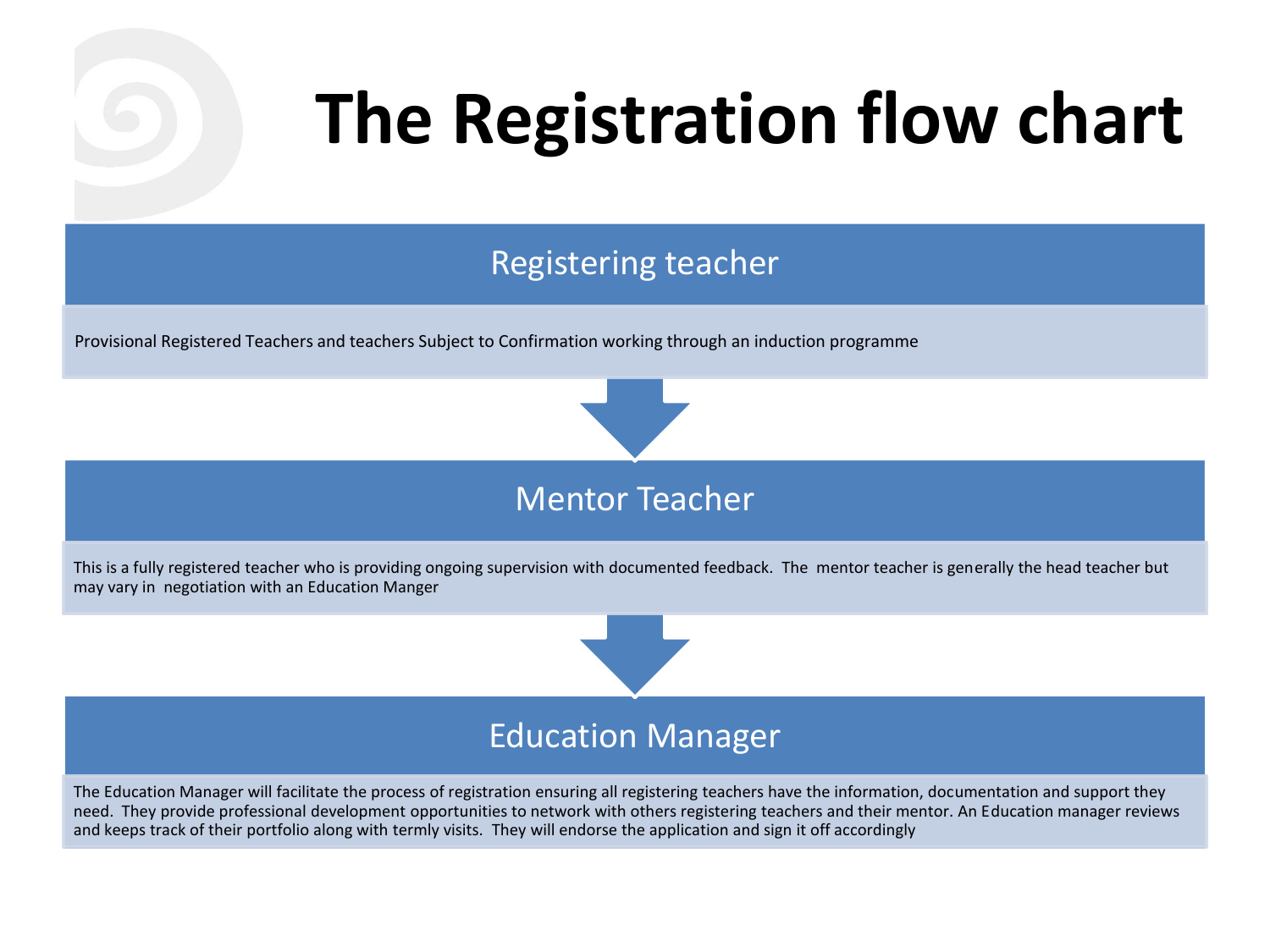### **The Timeline**

*Provisional Registration*

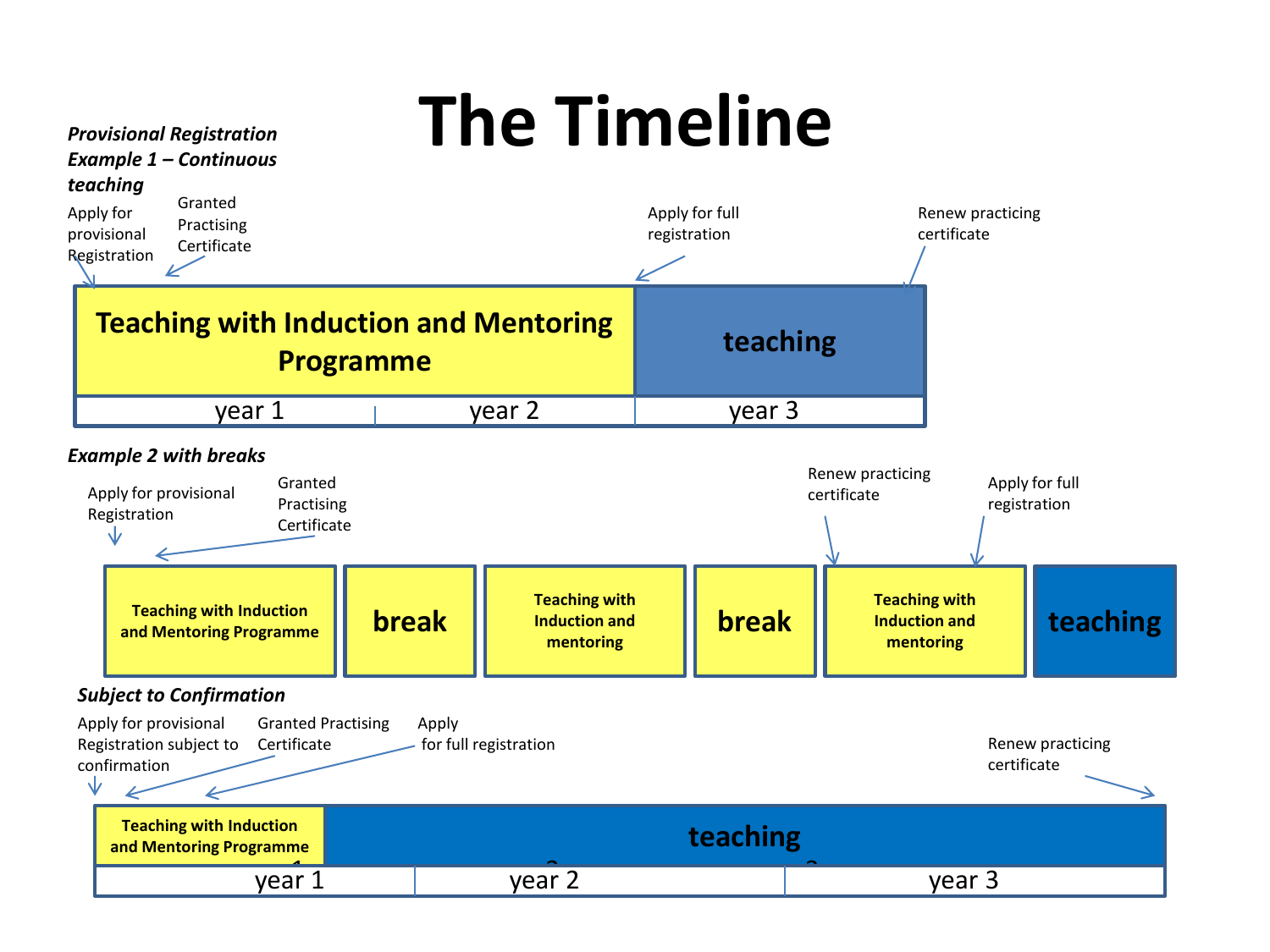# **The Induction and Mentoring Programme**

### **The Mentor and Registering Teachers First steps**

#### **Both to do**

- Inform an Education Manager who will be the mentor and discuss progress during their visit
- Develop a group contract
- Set a time for regular meetings
- Identify professional development goals
- Inform other teacher colleagues within the team about goals and progress

### **Registering teacher to do**

- Begin a folder in alliance with (*Education council)* Our Standards
- Start collecting evidence
- Set goals and discuss with Education Manager and Mentor
- Keep a reflective journal
- Document regular meetings with mentor and have a topic plan around the discussions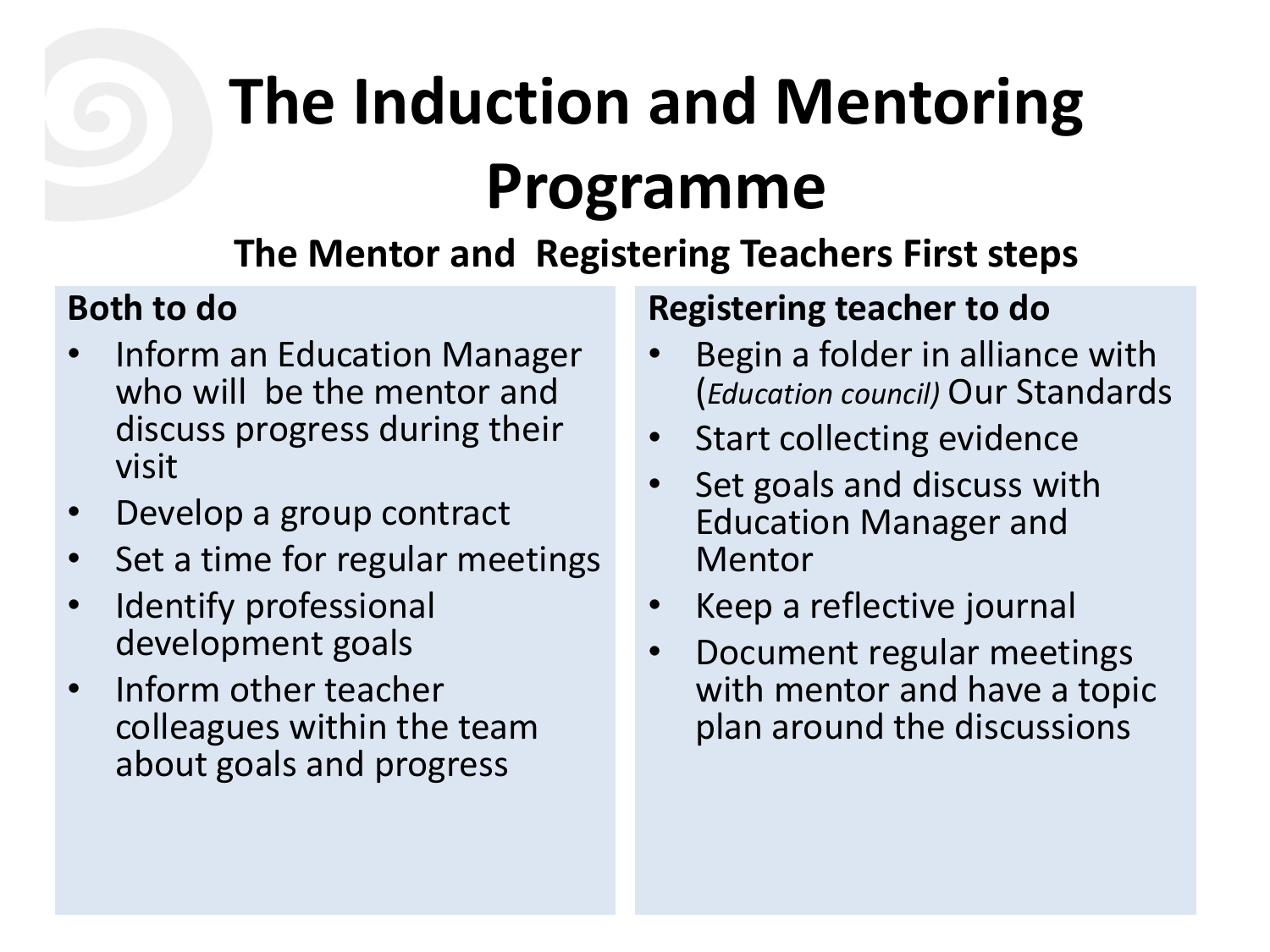# **The role of Education Manger**

- Overview the registration process
- Termly visits with the registering teacher
- Full report written about teaching practice following the visit
- One to one discussion with the registering teacher that includes goals and progress
- Discussions with mentor
- Ongoing support and guidance
- Facilitate professional development with registering teachers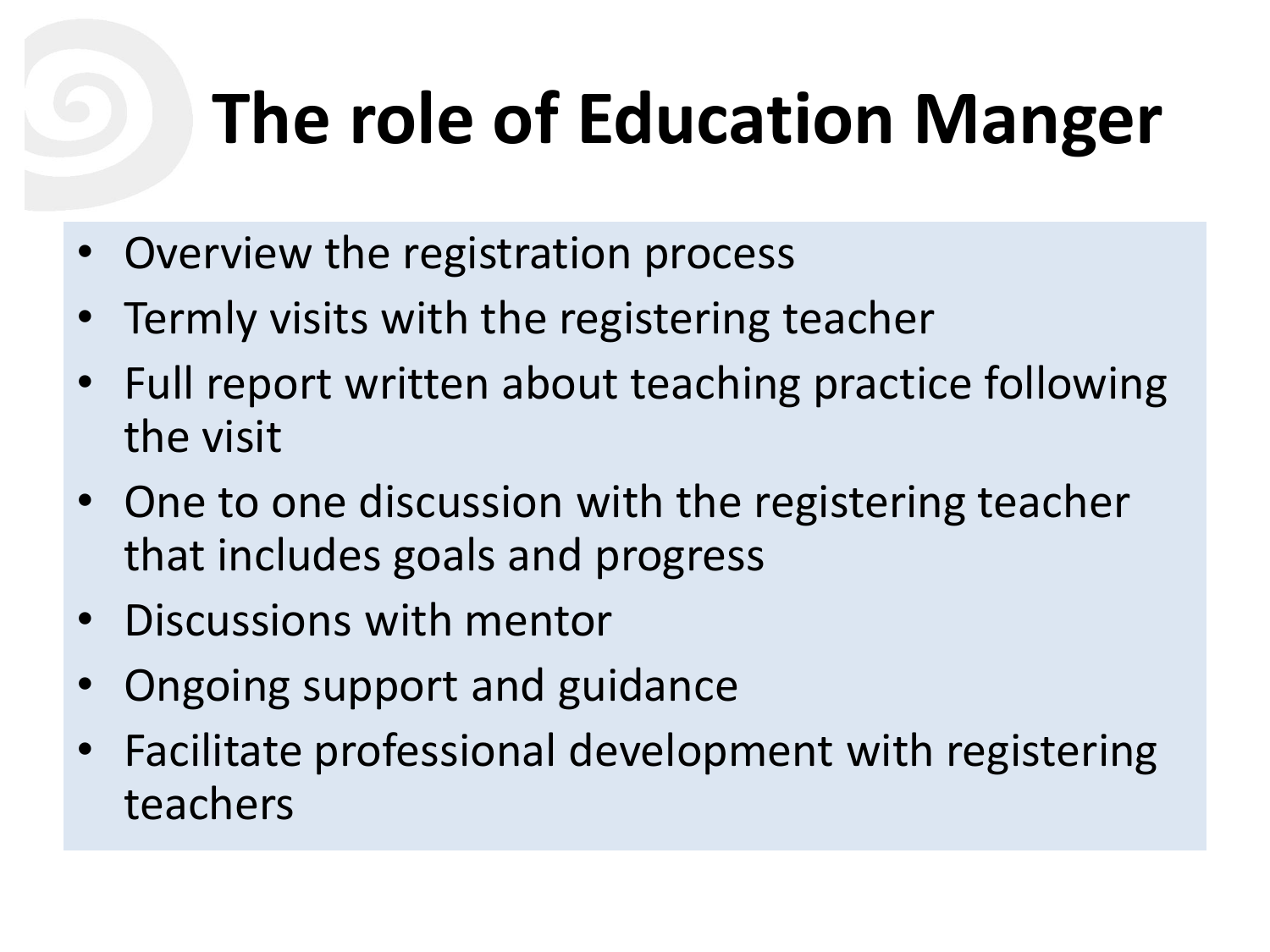### **Rights of the Registering teacher**

- Be treated as a valued member of the Kindergarten team
- Can ask for support and guidance from mentor and Education Manager and able to act on sound advice
- Be encouraged and supported when trying new teaching and learning strategies
- Feedback should be constructive on all aspects of teaching practice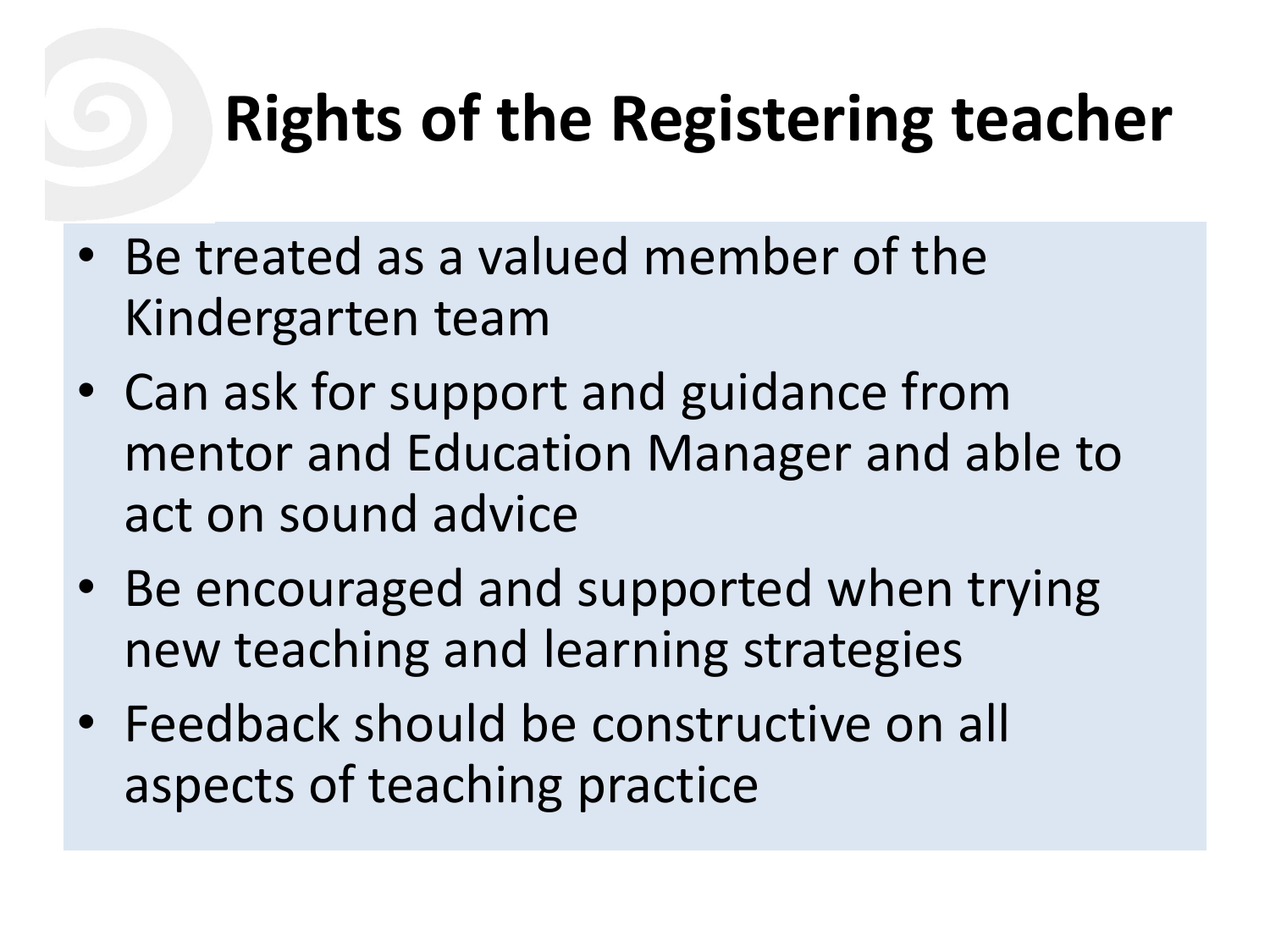# **Self Reflection and Evaluation**

*Self reflection is integral to the ongoing development of a teacher and it is the heart of the induction and mentoring programme.*

- A reflective approach asks teachers to look at the reasons behind what they do
- Reflection provides a base for a teacher to work through a dilemma
	- What do I do in this situation?
	- Why do I do it that way?
	- Could I do it differently for an enhanced outcome for children and families?

(link to Our Standards where appropriate)

• Documenting self reflection, evaluations and conclusions will indicate the areas in which professional development is required and discussion with mentor and Education Manager

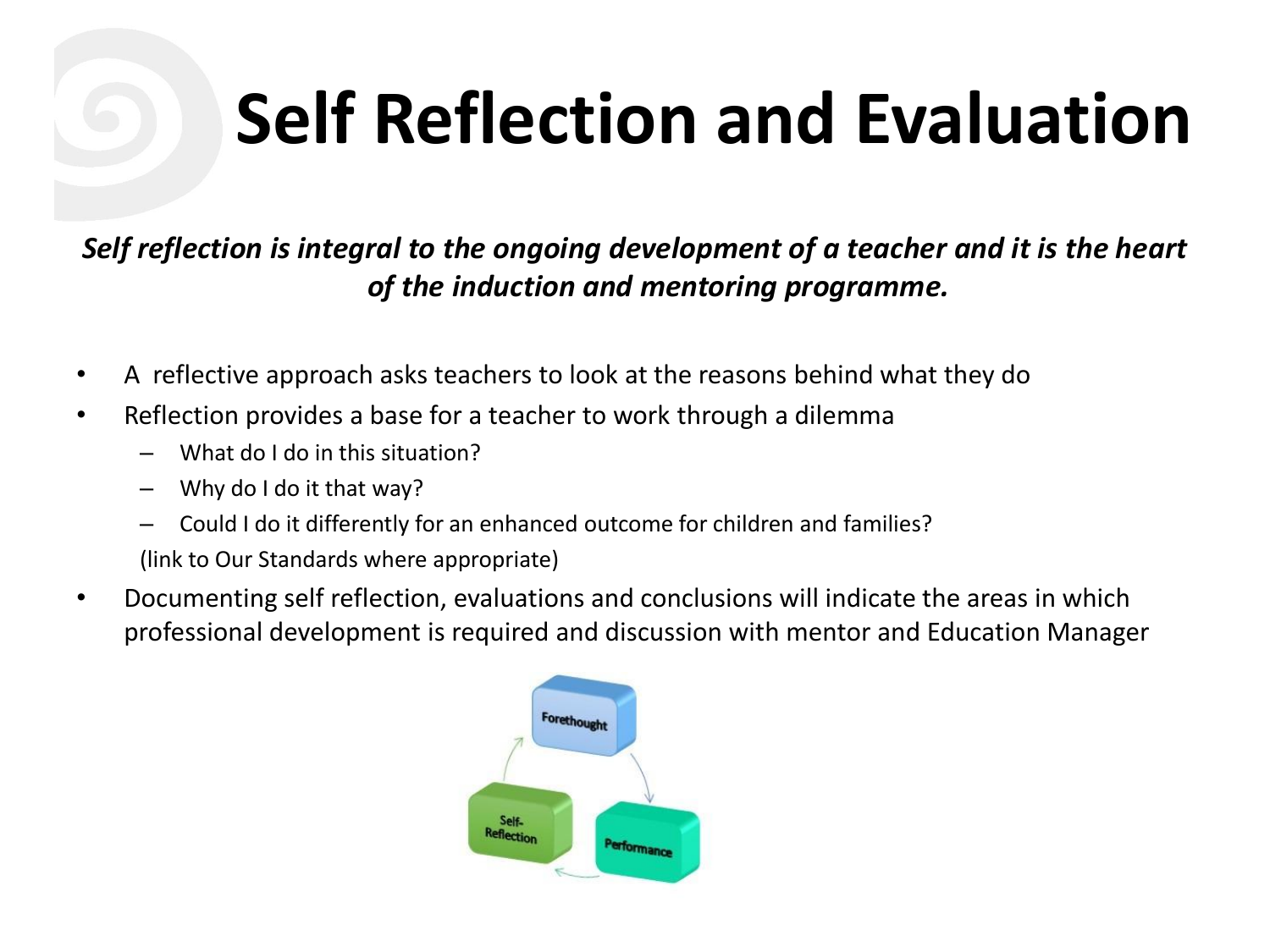# **Professional Discussion**

Part of this process is regular professional discussions

This will be a combination of informal and formal dialogues.

### **Formal meetings should:**

- Have an agreed format
- Decide on a time limit and discussions
- Meetings should be signed off by both parties
- Links to goals and (*Education Council Our Standards)*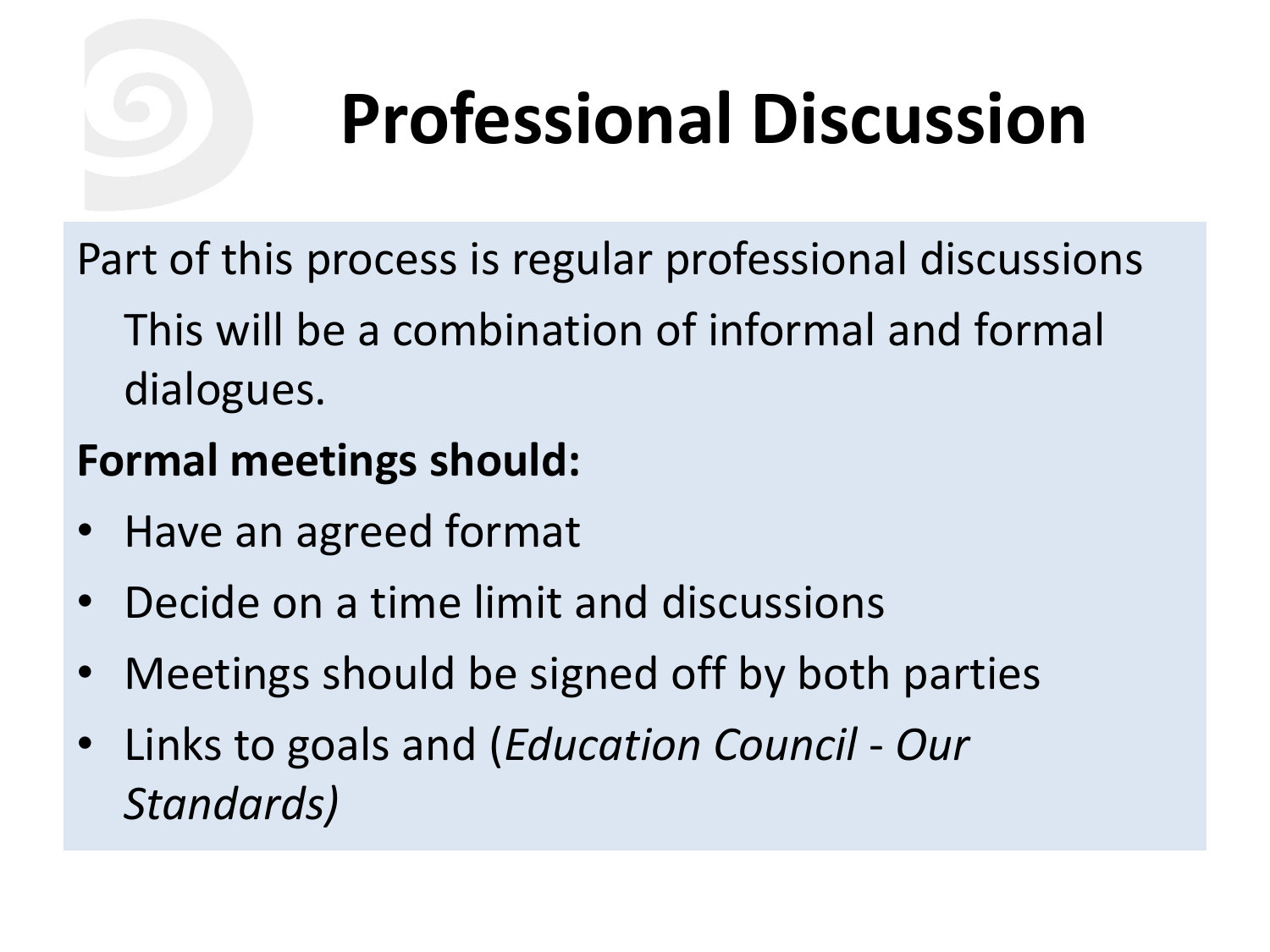# **Observation and Feedback**

- Formal observation provides opportunities for collection of data and feedback allows for reflection and constructive dialogues
- Observations of the registering teacher should be carried out with a purpose in mind
- Describe teaching in action
- What next steps
- Observations shared with the registering teacher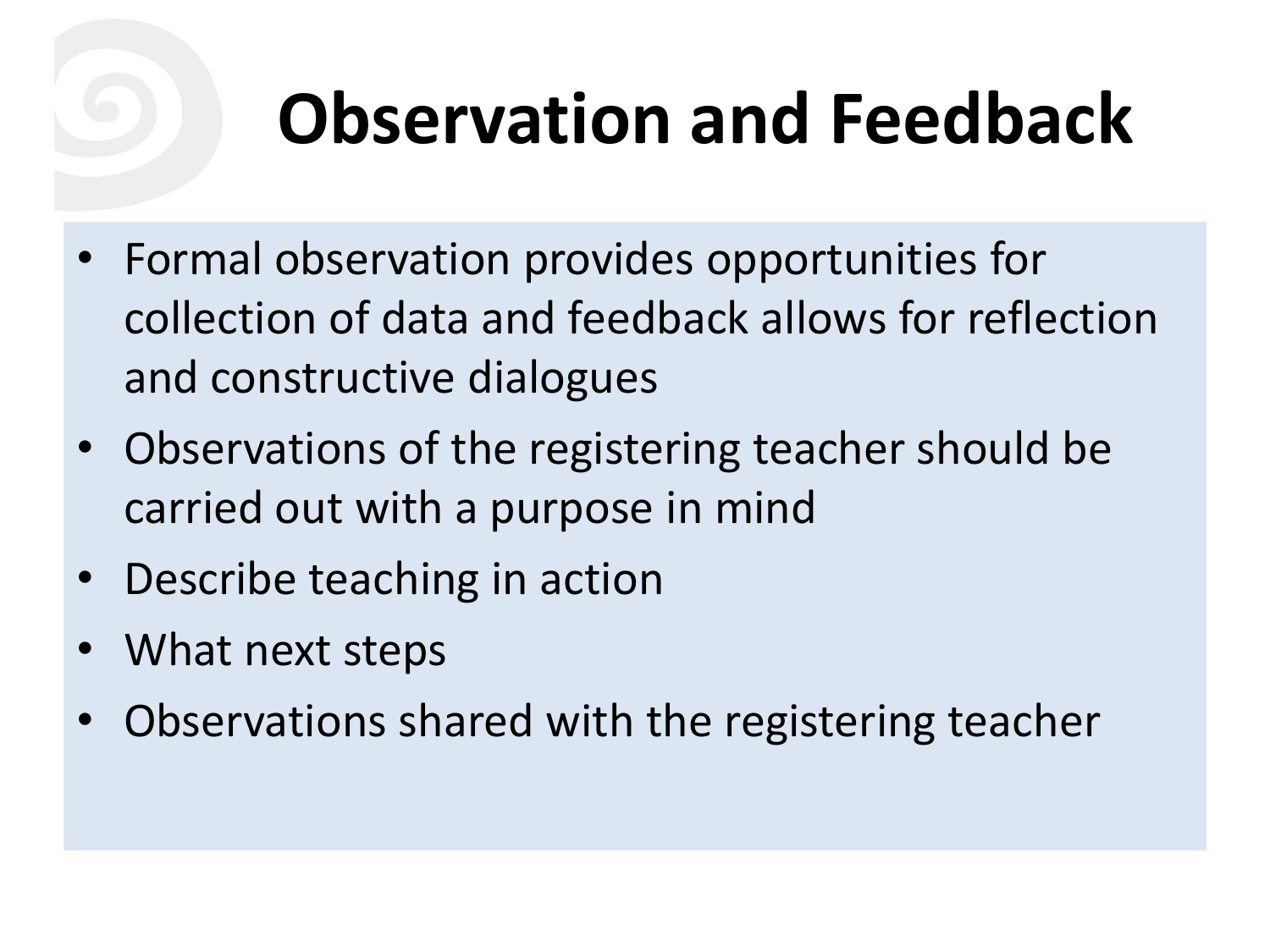## **What happens when...**

*My mentor appears to be busy and doesn't have time to meet*..

- Raise this with your mentor and discuss the contract that was set together or both agree changing the time that may be more suitable
- If this is unsolvable discuss with the Education Manager

### *If I lose my mentor part way through*

- It isn't a requirement that you have the same mentor for the entire time.
- The Education Manager can be your mentor if circumstances change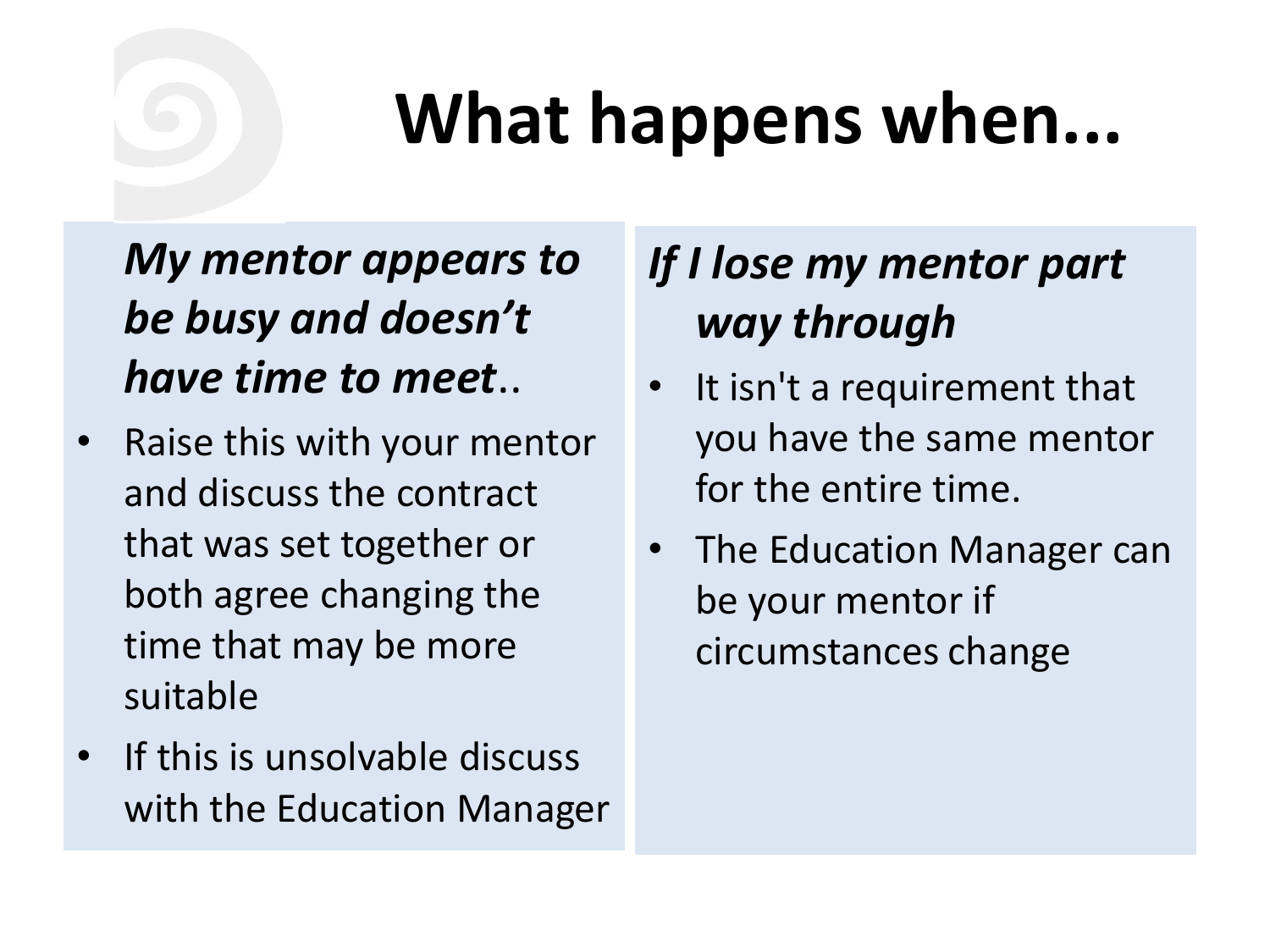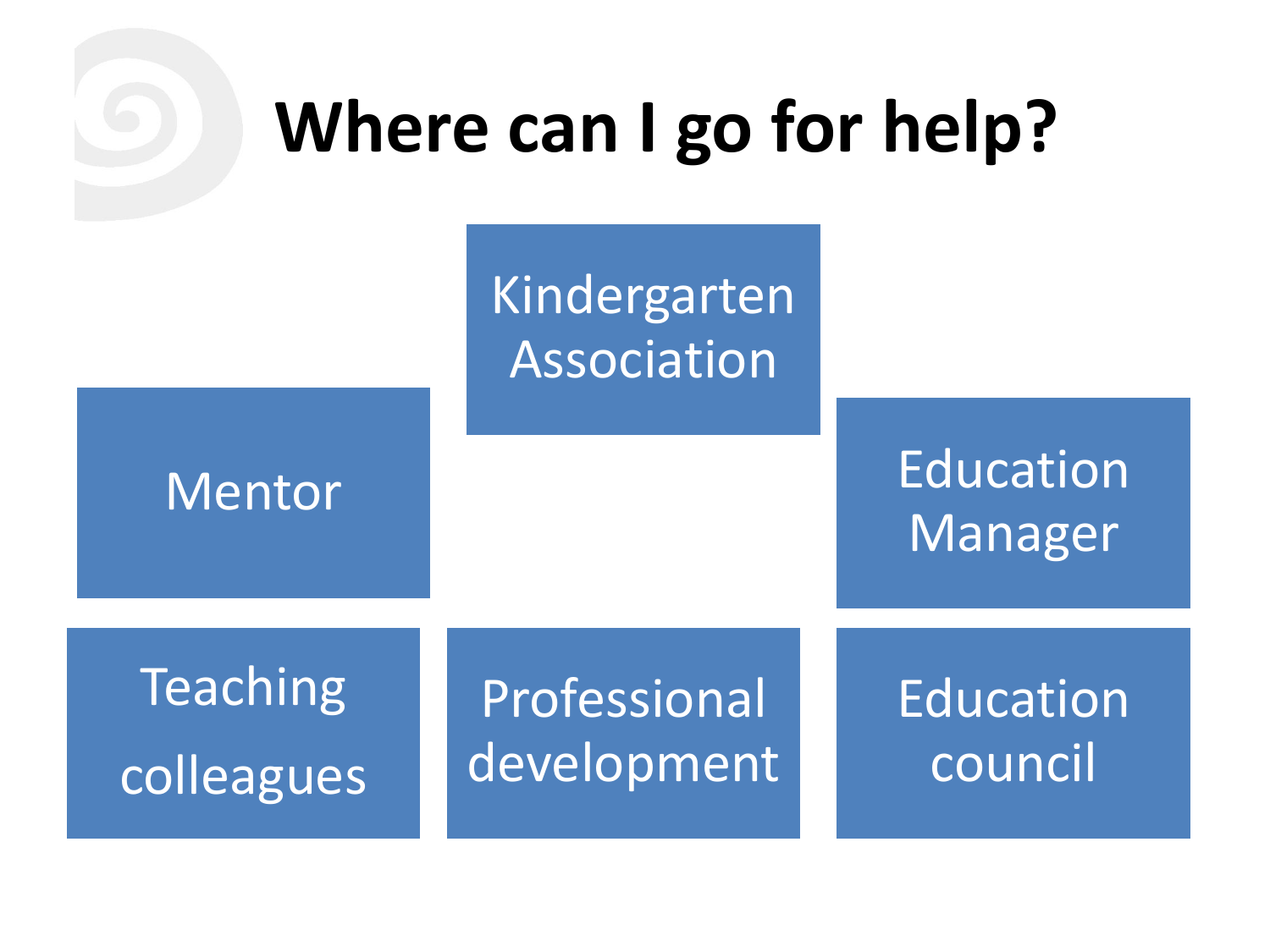### Teachers Voice- Video